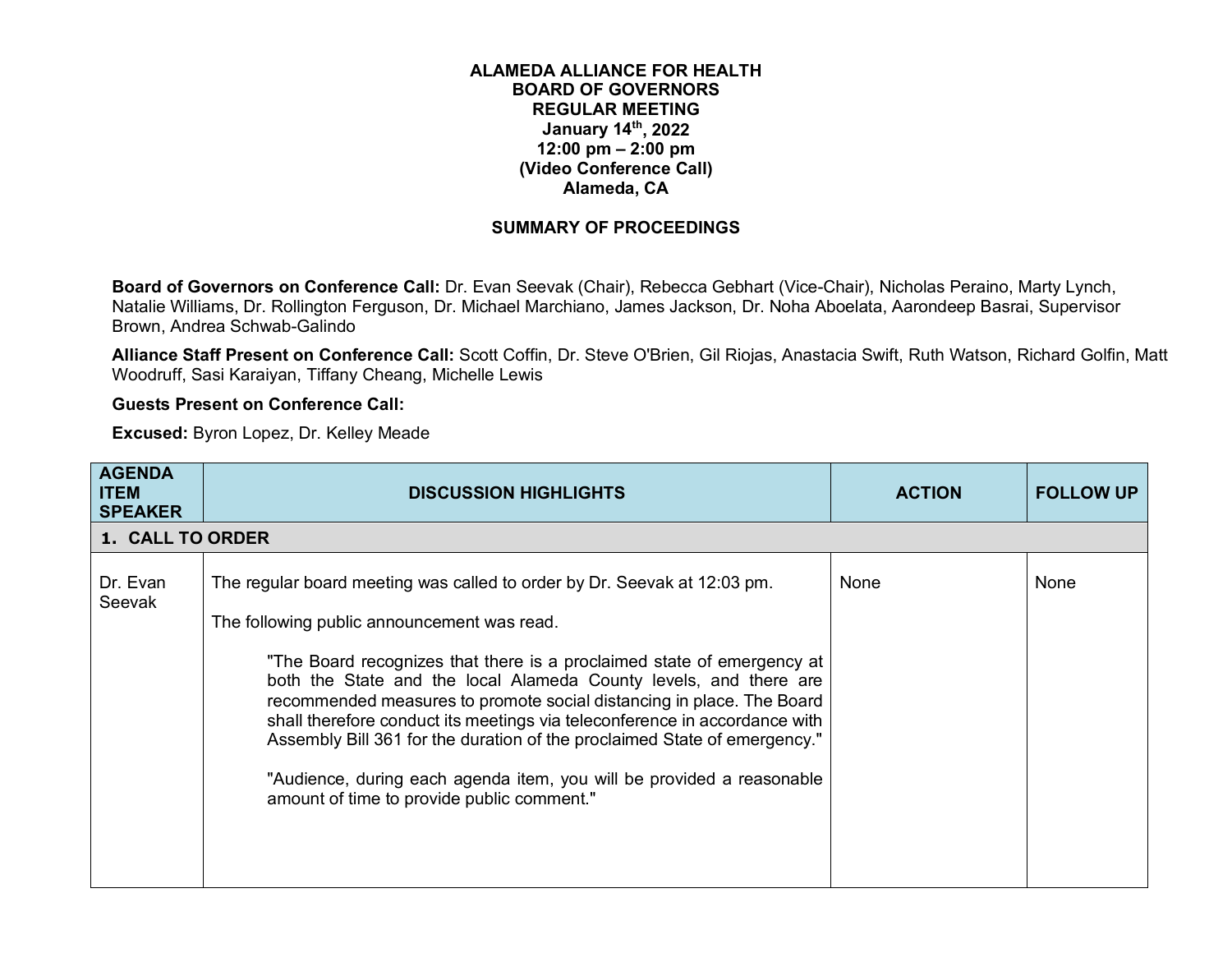| <b>AGENDA ITEM</b><br><b>SPEAKER</b> | <b>DISCUSSION HIGHLIGHTS</b>                                                                                                                                                                                                                                                                                                                                        | <b>ACTION</b>                                                                                                                                                                                      | <b>FOLLOW UP</b> |
|--------------------------------------|---------------------------------------------------------------------------------------------------------------------------------------------------------------------------------------------------------------------------------------------------------------------------------------------------------------------------------------------------------------------|----------------------------------------------------------------------------------------------------------------------------------------------------------------------------------------------------|------------------|
| 2. ROLL CALL                         |                                                                                                                                                                                                                                                                                                                                                                     |                                                                                                                                                                                                    |                  |
| Dr. Evan<br>Seevak                   | A telephonic roll call was taken of the Board Members, and a quorum was<br>confirmed.                                                                                                                                                                                                                                                                               | None                                                                                                                                                                                               | <b>None</b>      |
|                                      | 3. AGENDA APPROVAL OR MODIFICATIONS                                                                                                                                                                                                                                                                                                                                 |                                                                                                                                                                                                    |                  |
| Dr. Evan<br>Seevak                   | None                                                                                                                                                                                                                                                                                                                                                                | None                                                                                                                                                                                               | <b>None</b>      |
| <b>4. INTRODUCTIONS</b>              |                                                                                                                                                                                                                                                                                                                                                                     |                                                                                                                                                                                                    |                  |
| Dr. Evan<br>Seevak                   | None                                                                                                                                                                                                                                                                                                                                                                | None                                                                                                                                                                                               | None             |
| <b>5. CONSENT CALENDAR</b>           |                                                                                                                                                                                                                                                                                                                                                                     |                                                                                                                                                                                                    |                  |
| Dr. Evan<br>Seevak                   | Dr. Seevak presented the January 14th, 2022, Consent Calendar.<br>a) December 10 <sup>th</sup> , 2021, Board of Governors Meeting Minutes<br>b) January 11 <sup>th</sup> , 2022, Finance Committee Meeting Minutes<br>Motion to Approve January 14 <sup>th</sup> , 2022, Board of Governors Consent Calendar.<br>A roll call vote was taken, and the motion passed. | Motion to Approve<br>January 14th, 2022,<br><b>Board of Governors</b><br>Consent Calendar.<br>Motion: M. Lynch<br>Second: Supervisor<br><b>Brown</b><br>Vote: Yes<br>No opposed,<br>one abstained. | None             |

- 1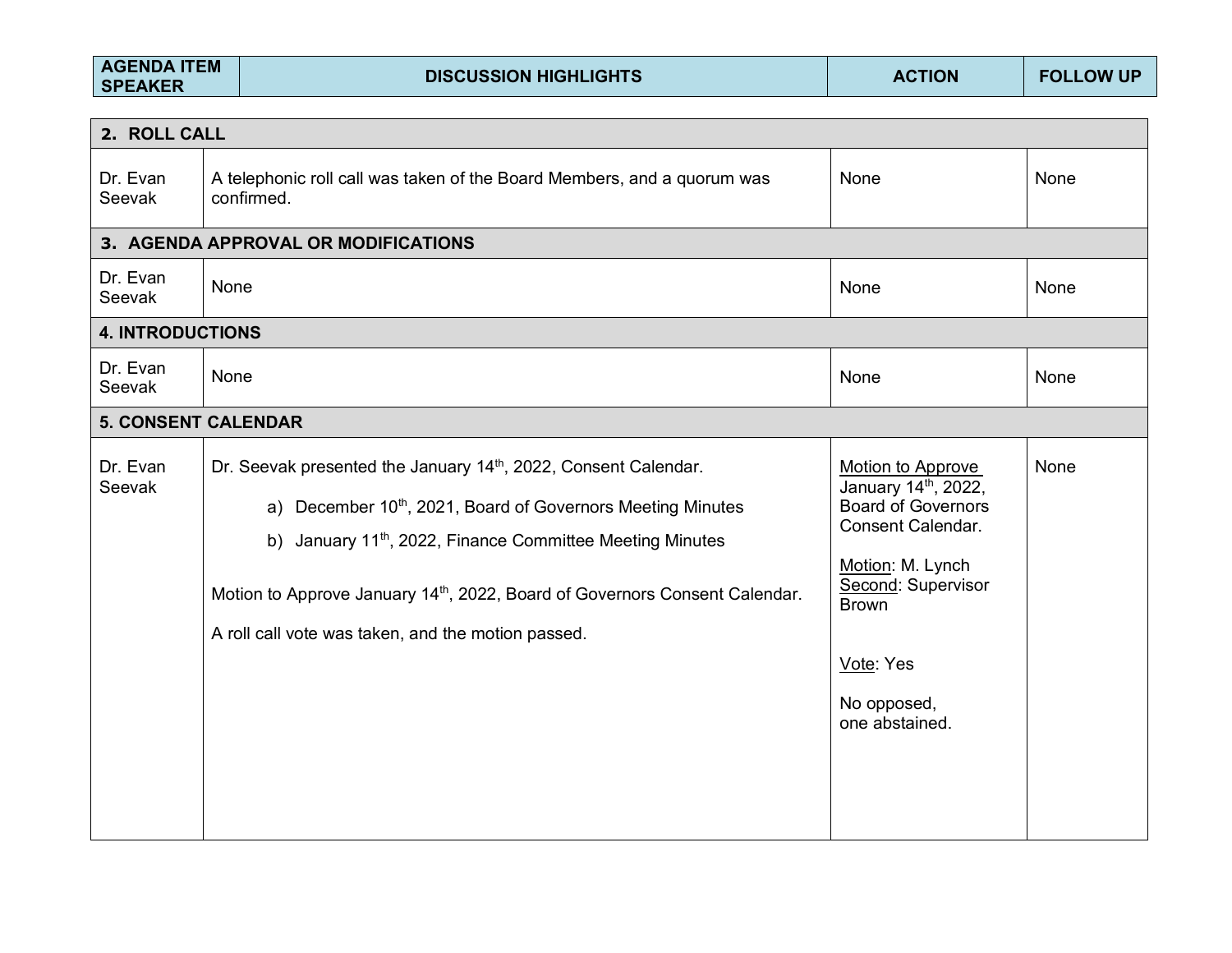|         | 7. a. BOARD MEMBER REPORT – COMPLIANCE ADVISORY COMMITTEE                                                                                                                                                                                                                                                                                                 |                         |      |  |  |  |
|---------|-----------------------------------------------------------------------------------------------------------------------------------------------------------------------------------------------------------------------------------------------------------------------------------------------------------------------------------------------------------|-------------------------|------|--|--|--|
| Rebecca | The Compliance Advisory Committee (CAC) was held telephonically on January                                                                                                                                                                                                                                                                                | Informational update to | None |  |  |  |
| Gebhart | 14 <sup>th</sup> , 2022, at 10:30 am.                                                                                                                                                                                                                                                                                                                     | the Board of            |      |  |  |  |
|         | Rebecca Gebhart gave the following Compliance Advisory Committee updates.                                                                                                                                                                                                                                                                                 | Governors.              |      |  |  |  |
|         | Rebecca was not at the last Compliance Advisory Committee to meet the new<br>members, Supervisor Brown and Andrea Schwab-Galindo. Rebecca welcomed<br>them and invited them to the CAC Meetings.                                                                                                                                                          | Vote not required.      |      |  |  |  |
|         | Kindred Focus audit:<br>Milestones are being met, and an audit will be conducted in the near future.                                                                                                                                                                                                                                                      |                         |      |  |  |  |
|         | DHCS Medical Survey findings from 2021:<br>There were 33 findings, and 4 were repeat findings. There are 96<br>associated deliverables with these 33 findings.                                                                                                                                                                                            |                         |      |  |  |  |
|         | The following completed findings were discussed at today's CAC meeting:<br>Finding no Provider Ownership is because some providers do not have an<br>$\bullet$<br>owner. We are changing our process for providers who do not have an<br>owner.                                                                                                           |                         |      |  |  |  |
|         | The plan did not have P&Ps for applying financial sanctions for non-<br>$\bullet$<br>compliance or failure to respond to a CAP. A new policy has been created.                                                                                                                                                                                            |                         |      |  |  |  |
|         | The complexity of rate changes was discussed.                                                                                                                                                                                                                                                                                                             |                         |      |  |  |  |
|         | The plans Memorandum of Understanding with the County did not have<br>$\bullet$<br>specifically required characteristics relating to recording metrics and other<br>needed items. The Alliance staff is meeting with Alameda County Behavior<br>Health and developing an amendment. The plan is to meet regularly with<br>Alameda County Behavior Health. |                         |      |  |  |  |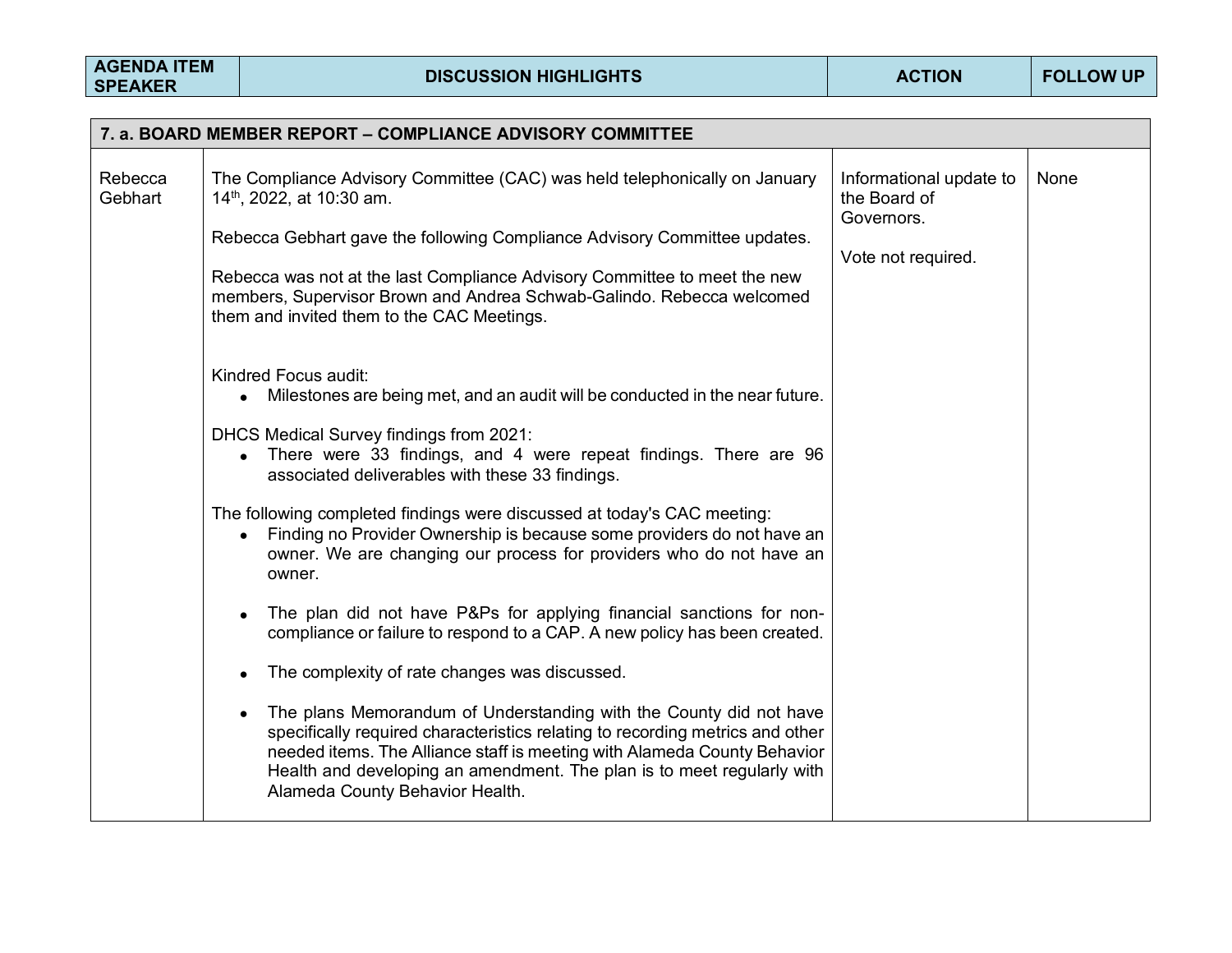| <b>AGENDA ITEM</b><br><b>SPEAKER</b> |       | <b>DISCUSSION HIGHLIGHTS</b>                                                                                                                                                                                                                                                                                                                                                                                                                                                                                                                                                                                                                                                                                                                   | <b>ACTION</b>                                                               | <b>FOLLOW UP</b> |
|--------------------------------------|-------|------------------------------------------------------------------------------------------------------------------------------------------------------------------------------------------------------------------------------------------------------------------------------------------------------------------------------------------------------------------------------------------------------------------------------------------------------------------------------------------------------------------------------------------------------------------------------------------------------------------------------------------------------------------------------------------------------------------------------------------------|-----------------------------------------------------------------------------|------------------|
|                                      |       | A grievance from a member requires an acknowledgment within five days<br>and a resolution within 30 days with the member's threshold language.<br>Due to staffing issues, several grievances did not meet the timeframe or<br>language requirement.<br>The Board discussed repeat findings. It was made known that repeat findings<br>are not precisely the same; they are findings that go much deeper.<br><b>Upcoming Audits:</b><br><b>NCQA Reaccreditation - July</b><br>$\bullet$<br>2022 DHCS Medical Survey - April 4th<br>DMHC Financial Services Audit in the 4 <sup>th</sup> Quarter of 2022<br>Informational update to the Board of Governors.<br>Vote not required.                                                                |                                                                             |                  |
|                                      |       | 7. b. BOARD MEMBER REPORT - FINANCE COMMITTEE                                                                                                                                                                                                                                                                                                                                                                                                                                                                                                                                                                                                                                                                                                  |                                                                             |                  |
| Dr.<br>Rollington<br>Ferguson        | 2022. | The Finance Committee was held telephonically on Tuesday, January 11 <sup>th</sup> ,<br>Dr. Ferguson updated the Board on the Finance Committee Meeting.<br>Highlights:<br>In October, we experienced a significant loss that was not expected, and<br>$\bullet$<br>the Committee discussed the explanation for this. The loss resulted from<br>increased hospitalization, emergency room utilization, and other<br>catastrophic cases.<br>Our membership increased, and many of the new members are not<br>vaccinated, so we most probably will not meet the 85% with the State<br>Vaccine Incentive program.<br>The Financials for November are back on track, and the numbers are<br>$\bullet$<br>better. Gil will give a detailed account. | Informational update to<br>the Board of<br>Governors.<br>Vote not required. | None             |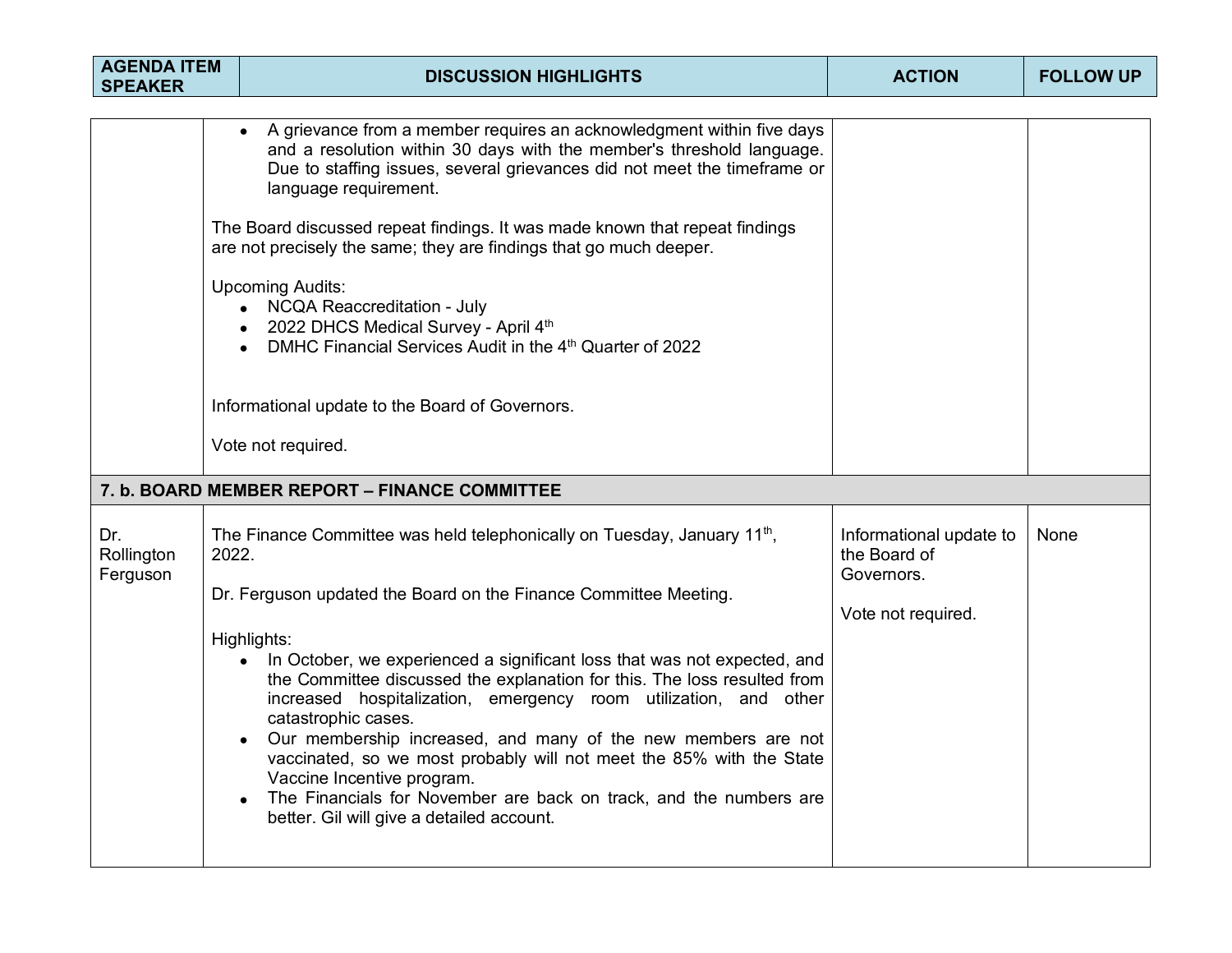| <b>AGENDA ITEM</b><br><b>SPEAKER</b> | <b>DISCUSSION HIGHLIGHTS</b>                                                                                                                                                                                                                                                                                                                                                                                                                                                                                                                                                                                                                                                                                                                                                                                                             | <b>ACTION</b>                           | <b>FOLLOW UP</b> |
|--------------------------------------|------------------------------------------------------------------------------------------------------------------------------------------------------------------------------------------------------------------------------------------------------------------------------------------------------------------------------------------------------------------------------------------------------------------------------------------------------------------------------------------------------------------------------------------------------------------------------------------------------------------------------------------------------------------------------------------------------------------------------------------------------------------------------------------------------------------------------------------|-----------------------------------------|------------------|
|                                      | Informational update to the Board of Governors.                                                                                                                                                                                                                                                                                                                                                                                                                                                                                                                                                                                                                                                                                                                                                                                          |                                         |                  |
|                                      | Vote not required.                                                                                                                                                                                                                                                                                                                                                                                                                                                                                                                                                                                                                                                                                                                                                                                                                       |                                         |                  |
| <b>8. CEO UPDATE</b>                 |                                                                                                                                                                                                                                                                                                                                                                                                                                                                                                                                                                                                                                                                                                                                                                                                                                          |                                         |                  |
| <b>Scott Coffin</b>                  | Scott Coffin, Chief Executive Officer, presented the following updates:                                                                                                                                                                                                                                                                                                                                                                                                                                                                                                                                                                                                                                                                                                                                                                  | Informational update to<br>the Board of | None             |
|                                      | <b>Executive Summary:</b>                                                                                                                                                                                                                                                                                                                                                                                                                                                                                                                                                                                                                                                                                                                                                                                                                | Governors.                              |                  |
|                                      | The budget process for the next year, 2023, begins next month. The preliminary<br>budget will be presented to the Finance Committee and The Board of Governors<br>in June. The final budget will be presented in December 2022.                                                                                                                                                                                                                                                                                                                                                                                                                                                                                                                                                                                                          | Vote not required.                      |                  |
|                                      | Key Performance Indicators:<br>Regulatory metrics - our standard Member Grievances turn around time<br>$\bullet$<br>was off by 1%.<br>Non Regulatory - call center was also off, and we are working on staffing<br>to correct both issues.                                                                                                                                                                                                                                                                                                                                                                                                                                                                                                                                                                                               |                                         |                  |
|                                      | California State Budget:<br>Governor Newsom announced the 2022-2023 Governor's Budget on<br>January 10 <sup>th</sup> , 2022.<br>The healthcare services budget is nearly \$8 billion higher than the previous<br>year's revised budget and includes new initiatives and expanded coverage<br>in the Medi-Cal program.<br>The DHCS has announced incentive programs for Medi-Cal Managed<br>Care Systems. The CalAIM Incentive Program has \$14.7M allocated to the<br>Alliance and is a pay-per-performance. The Alliance needs to meet the<br>criteria to receive funding. Earlier this week, we submitted our first report.<br>Other programs have not been allocated yet, such as; Housing and<br>Homelessness Initiative, Provider Access and Transforming (PATH),<br>School-based Behavior Health, and Justice-Involved Initiative. |                                         |                  |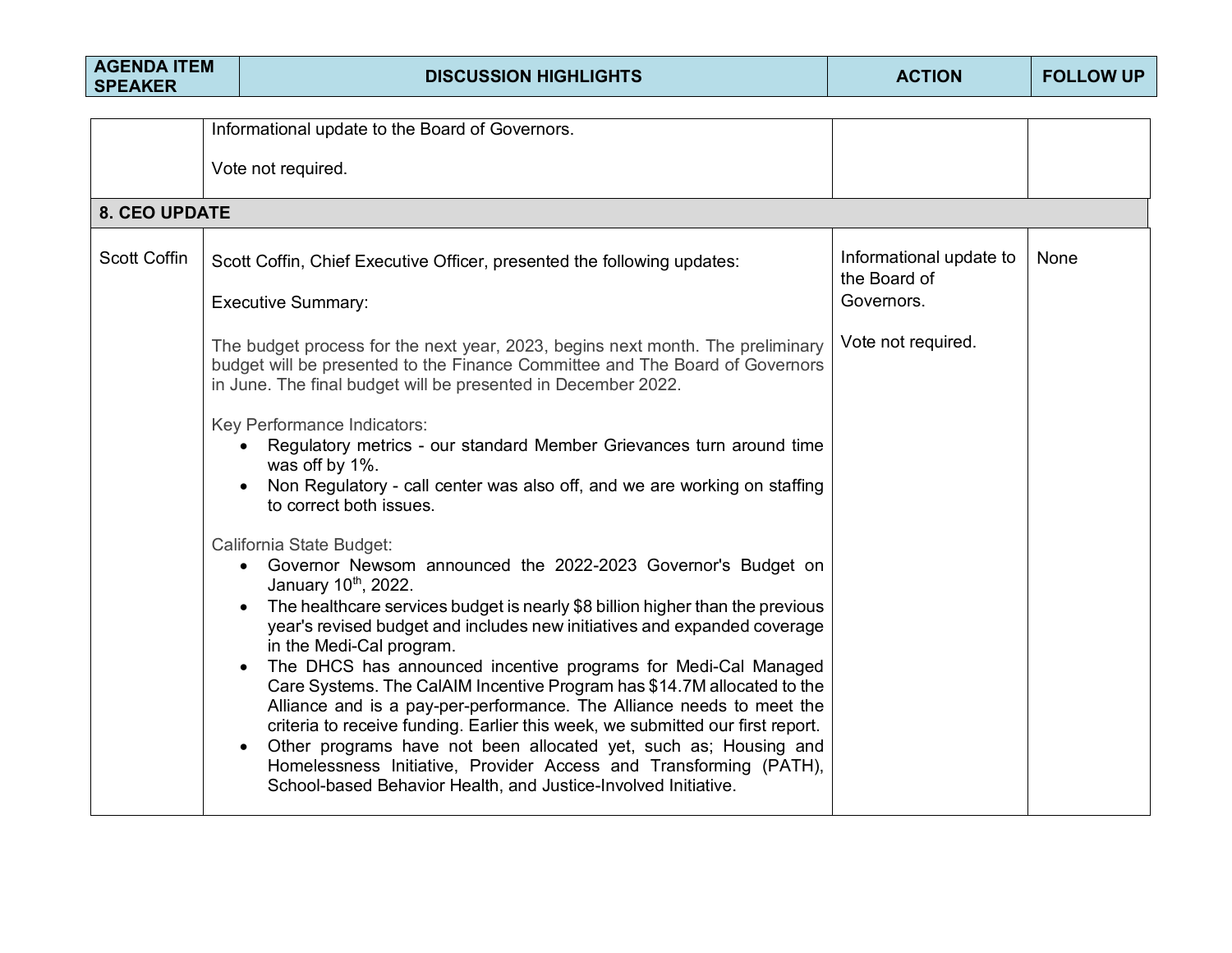| <b>AGENDA ITEM</b><br><b>SPEAKER</b> | <b>DISCUSSION HIGHLIGHTS</b>                                                                                                                                                                                                                                                                                                                                                                                                                                                                                                           | <b>ACTION</b> | <b>FOLLOW UP</b> |
|--------------------------------------|----------------------------------------------------------------------------------------------------------------------------------------------------------------------------------------------------------------------------------------------------------------------------------------------------------------------------------------------------------------------------------------------------------------------------------------------------------------------------------------------------------------------------------------|---------------|------------------|
|                                      | Single Plan Model:<br>As of 2021, the Alliance has completed all required deliverables, and we<br>remain in a conditionally approved status.<br>Medi-Cal Rx:<br>There has been a couple of issues which will be coved later in the meeting.<br>Question: 14.7M from the State is that for community supports?<br>Answer: Yes, This is for CalAIM and is for three different areas, ECM, CS<br>Services, and the development of infrastructure, ECM capacity, and CS capacity.<br>This money is for capacity building and not services. |               |                  |
|                                      | Informational update to the Board of Governors.<br>Vote not required.                                                                                                                                                                                                                                                                                                                                                                                                                                                                  |               |                  |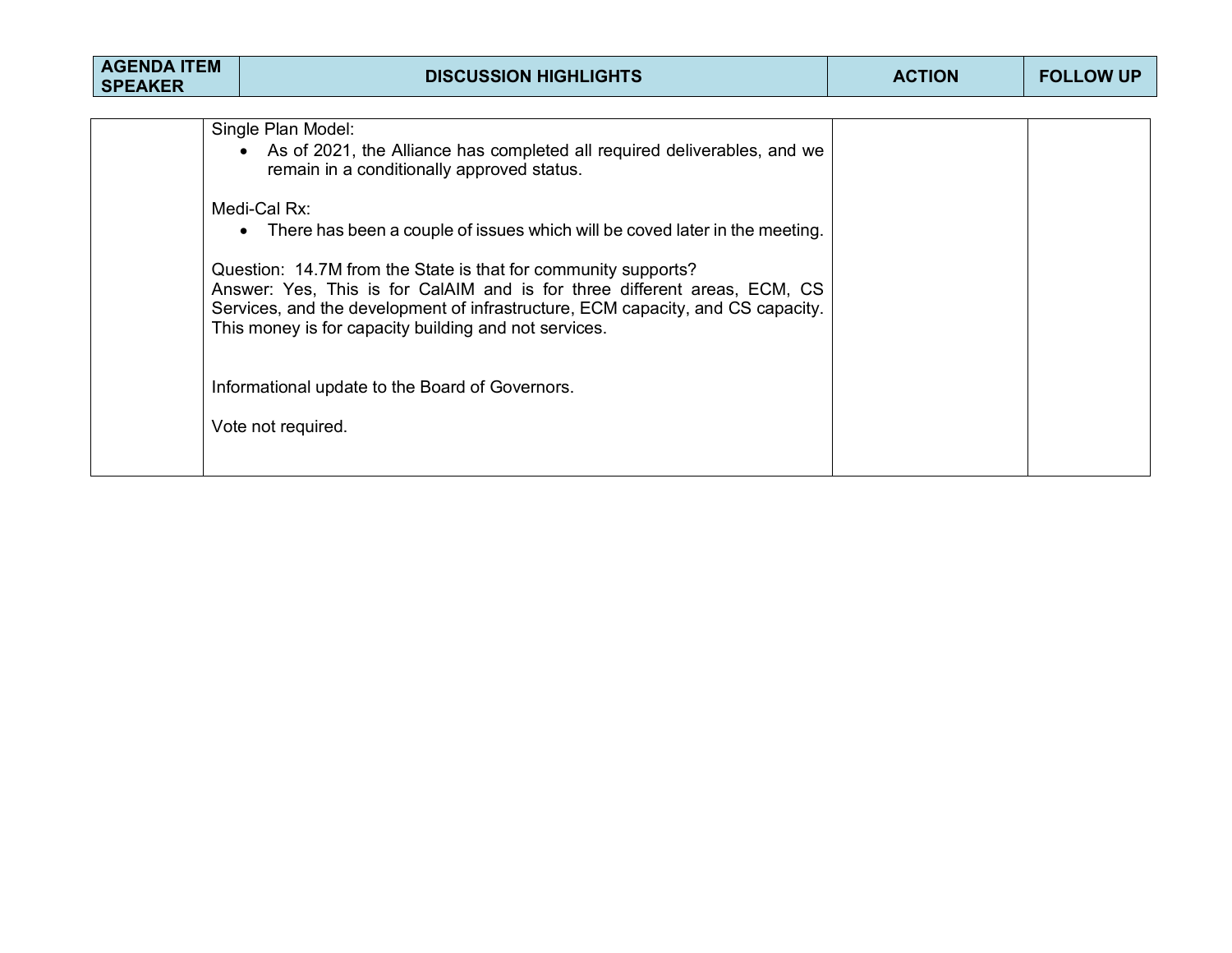| 9. a. BOARD BUSINESS – REVIEW AND APPROVE NOVEMBER 2021 MONTHLY FINANCIAL STATEMENTS                                                                                                                                                                                                                                                                                                                                                                                                                                                                                                                                                                                                                                                                                                                                                                                                                                                                                                                                                                                                                                                                                                                                 |                                                                                                                                                                                                                |  |  |  |  |
|----------------------------------------------------------------------------------------------------------------------------------------------------------------------------------------------------------------------------------------------------------------------------------------------------------------------------------------------------------------------------------------------------------------------------------------------------------------------------------------------------------------------------------------------------------------------------------------------------------------------------------------------------------------------------------------------------------------------------------------------------------------------------------------------------------------------------------------------------------------------------------------------------------------------------------------------------------------------------------------------------------------------------------------------------------------------------------------------------------------------------------------------------------------------------------------------------------------------|----------------------------------------------------------------------------------------------------------------------------------------------------------------------------------------------------------------|--|--|--|--|
| Gil Riojas gave the following November 2021 Finance updates:<br>Gil Riojas<br>Enrollment:<br>For the month ending November $30th$ , 2021, the Alliance had an enrollment<br>$\bullet$<br>of 295,151 members, a net income of \$1.3M, and the tangible net equity<br>is 543%.<br>Our enrollment has increased by 1556 members since October 2021.<br><b>Net Operating Results:</b><br>• For the month ending November $30th$ , 2021, the actual net income was<br>\$1.3M, and the budgeted net loss was \$3.6M.<br>The unfavorable variance was due to and higher than anticipated medical<br>expense.<br>Revenue:<br>• For the month ending November $30th$ , 2021, the actual revenue was<br>\$98.7M vs. the budgeted revenue of \$98.8M.<br><b>Medical Expense:</b><br>For the month ending November $30th$ , 2021, the actual medical expense<br>$\bullet$<br>was \$92.1M, and the budgeted medical expense was \$95.6M.<br>Medical Loss Ratio (MLR):<br>• For the month ending November $30th$ , 2021, the MLR was 93.2%.<br><b>Administrative Expense:</b><br>• For the month ending November $30th$ , 2021, the actual administrative<br>expense was \$5.4M vs. the budgeted administrative expense of \$6.9M. | <b>None</b><br>Motion to Approve<br>November 30th, 2021,<br><b>Monthly Financial</b><br>Statements as<br>presented.<br>Motion: Dr. Ferguson<br>Second: N. Williams<br>Vote: Yes<br>No opposed or<br>abstained. |  |  |  |  |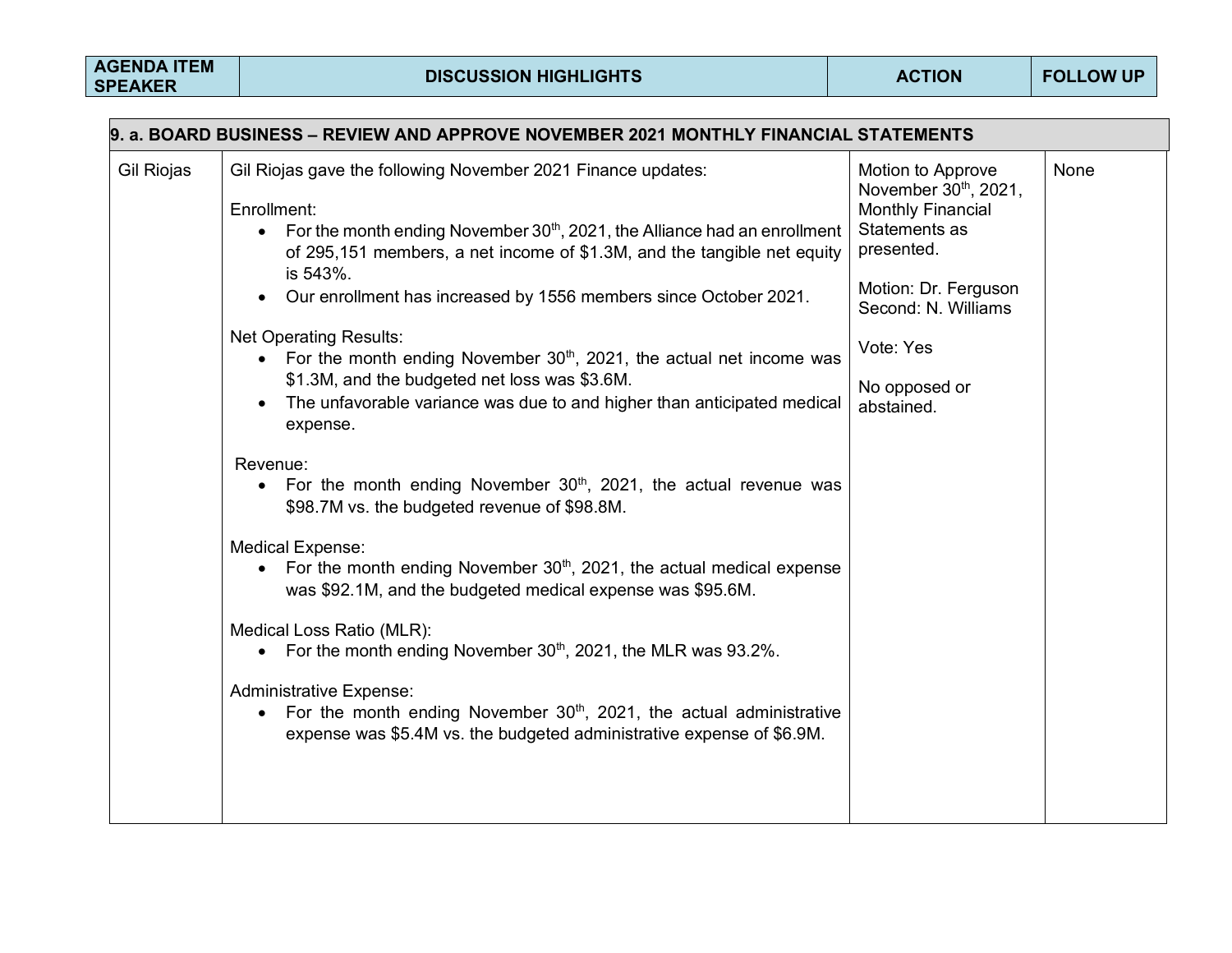| <b>AGENDA ITEM</b><br><b>SPEAKER</b> | <b>DISCUSSION HIGHLIGHTS</b>                                                                                                                                                                                                                                              | <b>ACTION</b>                           | <b>FOLLOW UP</b> |
|--------------------------------------|---------------------------------------------------------------------------------------------------------------------------------------------------------------------------------------------------------------------------------------------------------------------------|-----------------------------------------|------------------|
|                                      |                                                                                                                                                                                                                                                                           |                                         |                  |
|                                      | Other Income / (Expense):<br>• As of November $30th$ , 2021, our YTD interest income from investments is<br>\$143,000, and YTD claims interest expense is \$156,000.                                                                                                      |                                         |                  |
|                                      | Tangible Net Equity (TNE):<br>Tangible net equity results continue to remain healthy, and at the end of<br>November 30 <sup>th</sup> , 2021, the TNE was reported at 525% of the required<br>amount.                                                                      |                                         |                  |
|                                      | <b>Cash Position and Assets:</b><br>For the month ending November 30 <sup>th</sup> , 2021, the Alliance reported \$326.5M<br>in cash; \$235.7M in uncommitted cash. Our current ratio is above the<br>minimum required at 1.82 compared to the regulatory minimum of 1.0. |                                         |                  |
|                                      | Comment: Thank you for all your hard work with the Finances and data<br>presented to the Board.                                                                                                                                                                           |                                         |                  |
|                                      | Motion to Approve November 30 <sup>th</sup> , 2021, Monthly Financial Statements as<br>presented.                                                                                                                                                                         |                                         |                  |
|                                      | A roll call vote was taken, and the motion passed.                                                                                                                                                                                                                        |                                         |                  |
|                                      | 9. e. BOARD BUSINESS - CALAIM PROGRESS REPORT                                                                                                                                                                                                                             |                                         |                  |
| Dr. S.<br>O'Brien and                | Dr. O'Brien and Ruth Watson presented the CalAIM Progress Report Update.                                                                                                                                                                                                  | Informational update to<br>the Board of | None             |
| <b>Ruth</b><br>Watson                | Each month there will be an update to the Board of the key activities of CalAIM in<br>preparation for the January 2022 deadline.                                                                                                                                          | Governors.<br>Vote not required.        |                  |
|                                      | CalAIM Operational Readiness is divided into two phases and includes all of our<br>community-based organizations & other contracted entities for Enhanced Care<br>Management (ECM), Community Supports (CS), and Major Organ Transplants<br>(MOT).                        |                                         |                  |
|                                      | Progress report:<br>• Phase one - Day One                                                                                                                                                                                                                                 |                                         |                  |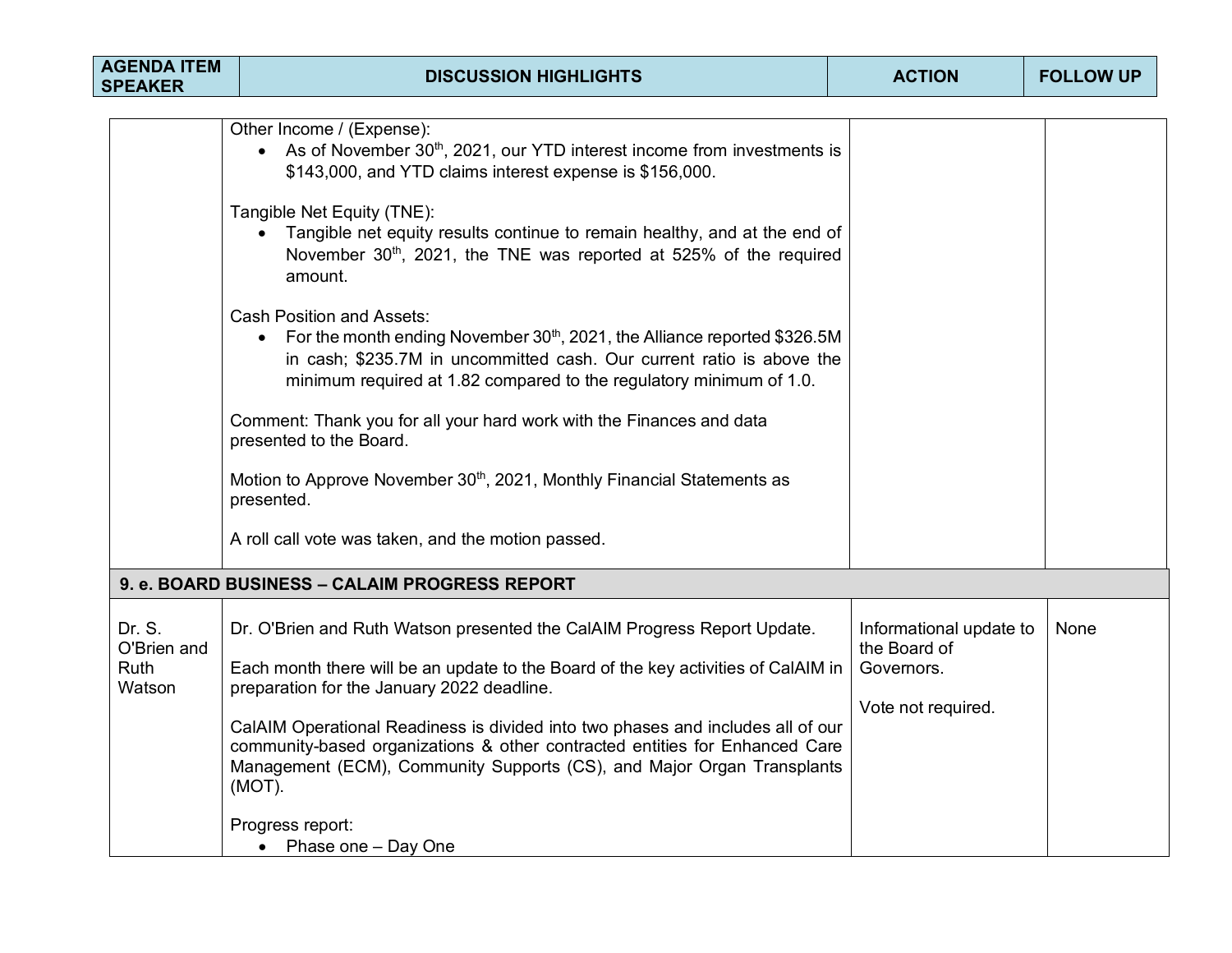| <b>AGENDA ITEM</b><br><b>SPEAKER</b> | <b>DISCUSSION HIGHLIGHTS</b>                                                                                                                                                                                                                                                                                     | <b>ACTION</b> | <b>FOLLOW UP</b> |
|--------------------------------------|------------------------------------------------------------------------------------------------------------------------------------------------------------------------------------------------------------------------------------------------------------------------------------------------------------------|---------------|------------------|
|                                      |                                                                                                                                                                                                                                                                                                                  |               |                  |
|                                      | o Operational Readiness Status (ECM, CS, and MOT) - Day One<br>Phase two - Day Two and beyond<br>$\circ$ Post Go-live Stabilizations - Day Two and Beyond<br>There will be deliverables 30-days, 60-days, 90-days, and<br>$120$ -days.<br>A Dashboard will be created to track the Post Go-live<br>deliverables. |               |                  |
|                                      | Contracting:<br>• Enhanced Care Management - 100% complete (10 providers)<br>Community Supports - 100% complete (5 providers)                                                                                                                                                                                    |               |                  |
|                                      | Major Organ Transplants (MOT) – Center of Excellence (COE) Network certified<br>with DHCS:<br>• MOT patients in DHCS covered program will continue to be covered under<br>the existing DHCS contract with the current Centers of Excellence                                                                      |               |                  |
|                                      | Rx Transition:<br>• Successful transition of Medi-Cal Rx benefit to Magellan on 1/1/2022                                                                                                                                                                                                                         |               |                  |
|                                      | To view the complete CalAIM Progress Report Update presentation, see Board<br>Packet.                                                                                                                                                                                                                            |               |                  |
|                                      | Comment: The Alliance team has really stepped up for the CalAIM services                                                                                                                                                                                                                                         |               |                  |
|                                      | Informational update to the Board of Governors.                                                                                                                                                                                                                                                                  |               |                  |
|                                      | Vote not required.                                                                                                                                                                                                                                                                                               |               |                  |
|                                      | 9. f. BOARD BUSINESS - COVID-19 VACCINATIONS AND INCENTIVE PROGRESS UPDATE                                                                                                                                                                                                                                       |               |                  |
| <b>Scott Coffin</b><br>and           | Scott Coffin presented the COVID-19 Vaccinations and Incentives Progress<br>Update.                                                                                                                                                                                                                              |               | None             |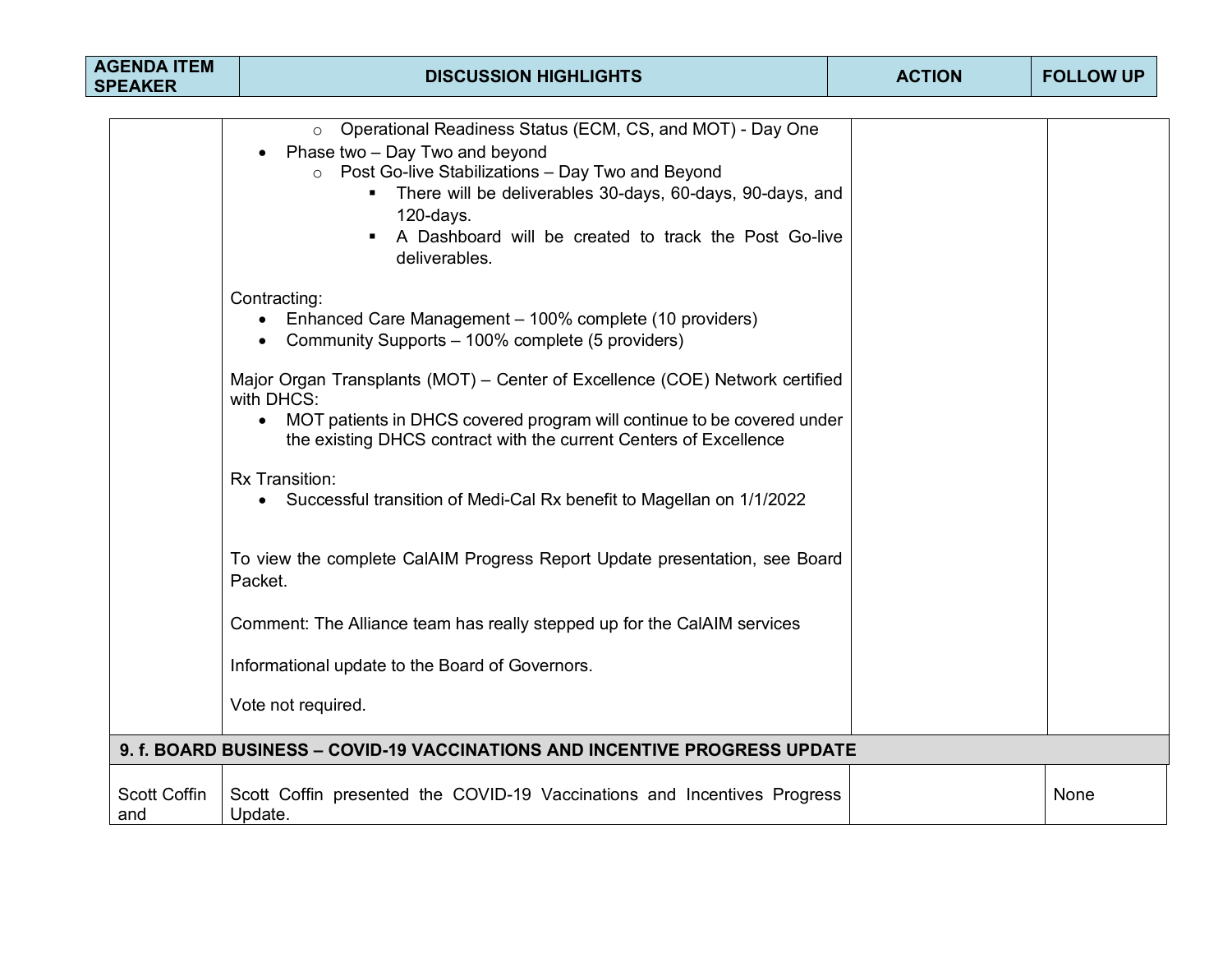| <b>AGENDA ITEM</b><br><b>SPEAKER</b> | <b>DISCUSSION HIGHLIGHTS</b>                                                                                                                                                                                                                                                                                                                                                                                                                                                                                                                                                                                                                                                                                                                                                                                                                                                                                                                                                                                                                                                                                                                                                                                                                                                                                                                                                                                                                                                                                                                                                    | <b>ACTION</b>                                         | <b>FOLLOW UP</b> |
|--------------------------------------|---------------------------------------------------------------------------------------------------------------------------------------------------------------------------------------------------------------------------------------------------------------------------------------------------------------------------------------------------------------------------------------------------------------------------------------------------------------------------------------------------------------------------------------------------------------------------------------------------------------------------------------------------------------------------------------------------------------------------------------------------------------------------------------------------------------------------------------------------------------------------------------------------------------------------------------------------------------------------------------------------------------------------------------------------------------------------------------------------------------------------------------------------------------------------------------------------------------------------------------------------------------------------------------------------------------------------------------------------------------------------------------------------------------------------------------------------------------------------------------------------------------------------------------------------------------------------------|-------------------------------------------------------|------------------|
|                                      |                                                                                                                                                                                                                                                                                                                                                                                                                                                                                                                                                                                                                                                                                                                                                                                                                                                                                                                                                                                                                                                                                                                                                                                                                                                                                                                                                                                                                                                                                                                                                                                 |                                                       |                  |
| Michelle<br>Lewis                    | The purpose is to update the vaccinations to both Medi-Cal and Group Care lines<br>of business and discuss the new incentive program. The topics discussed were:                                                                                                                                                                                                                                                                                                                                                                                                                                                                                                                                                                                                                                                                                                                                                                                                                                                                                                                                                                                                                                                                                                                                                                                                                                                                                                                                                                                                                | Informational update to<br>the Board of<br>Governors. |                  |
|                                      | <b>COVID-19 Vaccinations Outreach:</b><br>The Alliance as of January $10^{th}$ , 2022:<br>o 70.1% of Medi-Cal members 12 years and older are vaccinated<br>(fully/partially) based on CAIR, encounter, claim, and HEDIS data;<br>target to reach 85% by the end of February.<br>$\circ$ Averaging 1,108 vaccines a week, or approximately 4,400 per<br>month<br>Medi-Cal managed care enrollment continues to reach record-highs each<br>$\bullet$<br>month, and the majority of the Alliance's newly enrolled Medi-Cal<br>Beneficiaries are not vaccinated.<br>Live after-hours outbound calls started December 14th, 2021:<br>$\bullet$<br>o Automated outbound calls continued to unvaccinated members<br>12+ households on January $7th$ .<br><b>Second Postcard Mailing:</b><br>$\bullet$<br>$\circ$ December 15 <sup>th</sup> , 2021, to 68,343 unvaccinated members 12+.<br>Newsletters:<br>o Provider Pulse Newsletter was published in December 2021 and<br>included vaccine incentive information.<br>Member Connect Newsletter will be mailed in January 2022.<br>Future Member and Provider Vaccine Outreach Activities:<br>o The Alliance, Alameda County Public Health Department, and<br>Haller's Pharmacy to promote and distribute the vaccine at<br>upcoming events.<br>Continuing partnerships with community providers, physicians, Alameda<br>$\bullet$<br>County Care.<br>Alliance and other faith-based organizations:<br>$\bullet$<br>o Support from ACCMA/SMMA Board Members.<br>School partnerships, and Alameda Community Partnerships.<br>$\bullet$ | Vote not required.                                    |                  |
|                                      | Comment: Positive good work and outreach.                                                                                                                                                                                                                                                                                                                                                                                                                                                                                                                                                                                                                                                                                                                                                                                                                                                                                                                                                                                                                                                                                                                                                                                                                                                                                                                                                                                                                                                                                                                                       |                                                       |                  |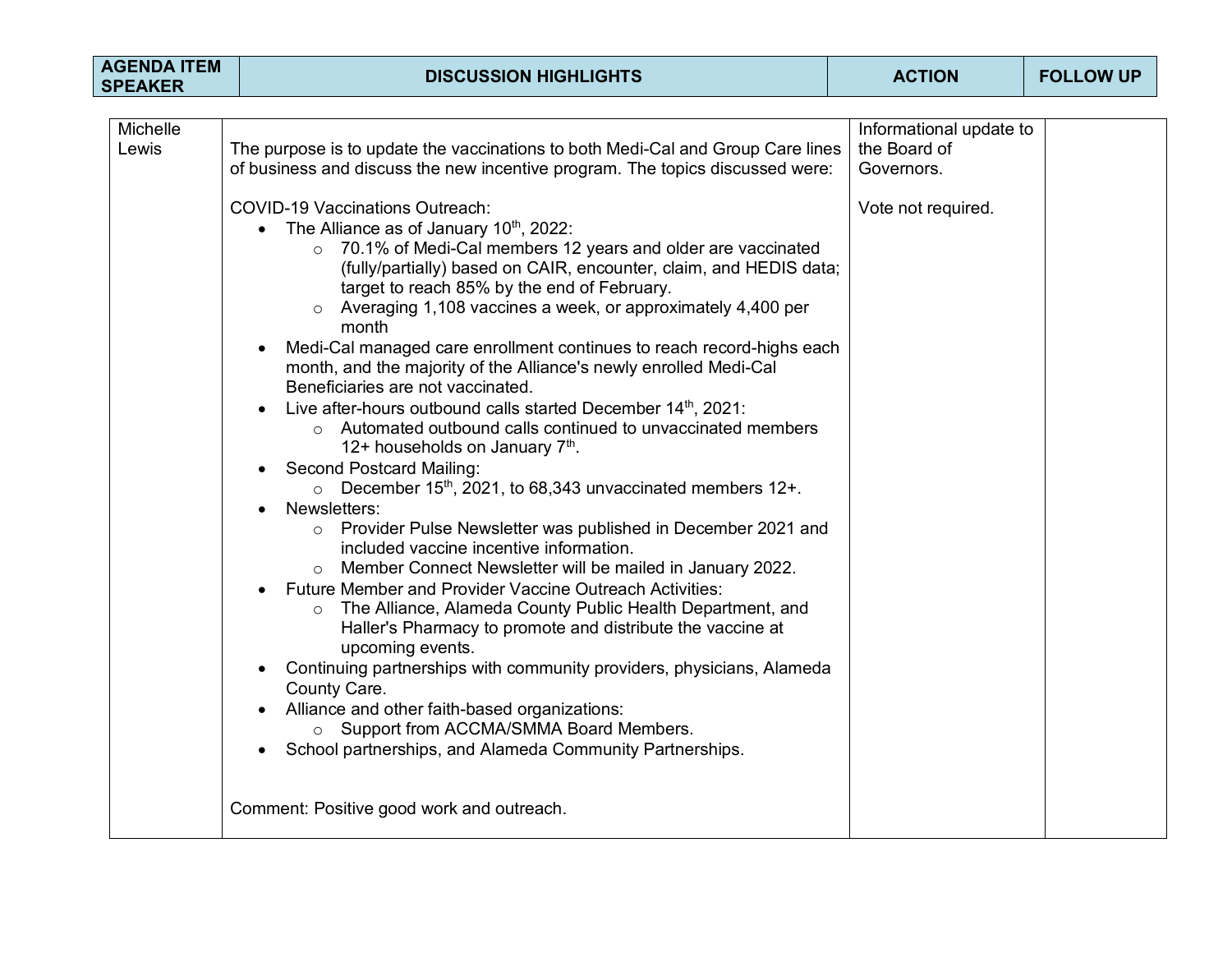| <b>AGENDA ITEM</b><br><b>SPEAKER</b> | <b>DISCUSSION HIGHLIGHTS</b>                                                                                                                                                                                                                                                                                                                                                                                                                                                                                                                         | <b>ACTION</b>                                                               | <b>FOLLOW UP</b> |
|--------------------------------------|------------------------------------------------------------------------------------------------------------------------------------------------------------------------------------------------------------------------------------------------------------------------------------------------------------------------------------------------------------------------------------------------------------------------------------------------------------------------------------------------------------------------------------------------------|-----------------------------------------------------------------------------|------------------|
|                                      | Question: Can we get the statistics of the members that do not want to have the<br>vaccine or decline and also know the reason they do not want to have us contact<br>them.<br>Answer: Yes, we can return with an answer to this.<br>Question: Are we tracking the incentives to the providers?<br>Answer: Yes, we can provide that at an upcoming meeting.<br>To view the complete COVID-19 Vaccinations and Incentives Progress Update<br>presentation, see Board Packet.<br>Informational update to the Board of Governors.<br>Vote not required. |                                                                             |                  |
|                                      | 10. a. STANDING COMMITTEE UPDATES - PEER REVIEW AND CREDENTIALING COMMITTEE                                                                                                                                                                                                                                                                                                                                                                                                                                                                          |                                                                             |                  |
| Dr. Steve<br>O'Brien                 | The Peer Review and Credentialing Committee (PRCC) was held telephonically<br>on December 21, 2021.<br>Dr. Steve O'Brien gave the following Committee updates:<br>There were twenty-two (22) initial providers approved. Additionally,<br>twenty-one (21) providers were re-credentialed at this meeting.<br>Question: Do we track providers that are leaving or retiring?<br>Answer: Yes, we do, and I can include it in the next report.<br>Informational update to the Board of Governors.<br>Vote not required.                                  | Informational update to<br>the Board of<br>Governors.<br>Vote not required. | None             |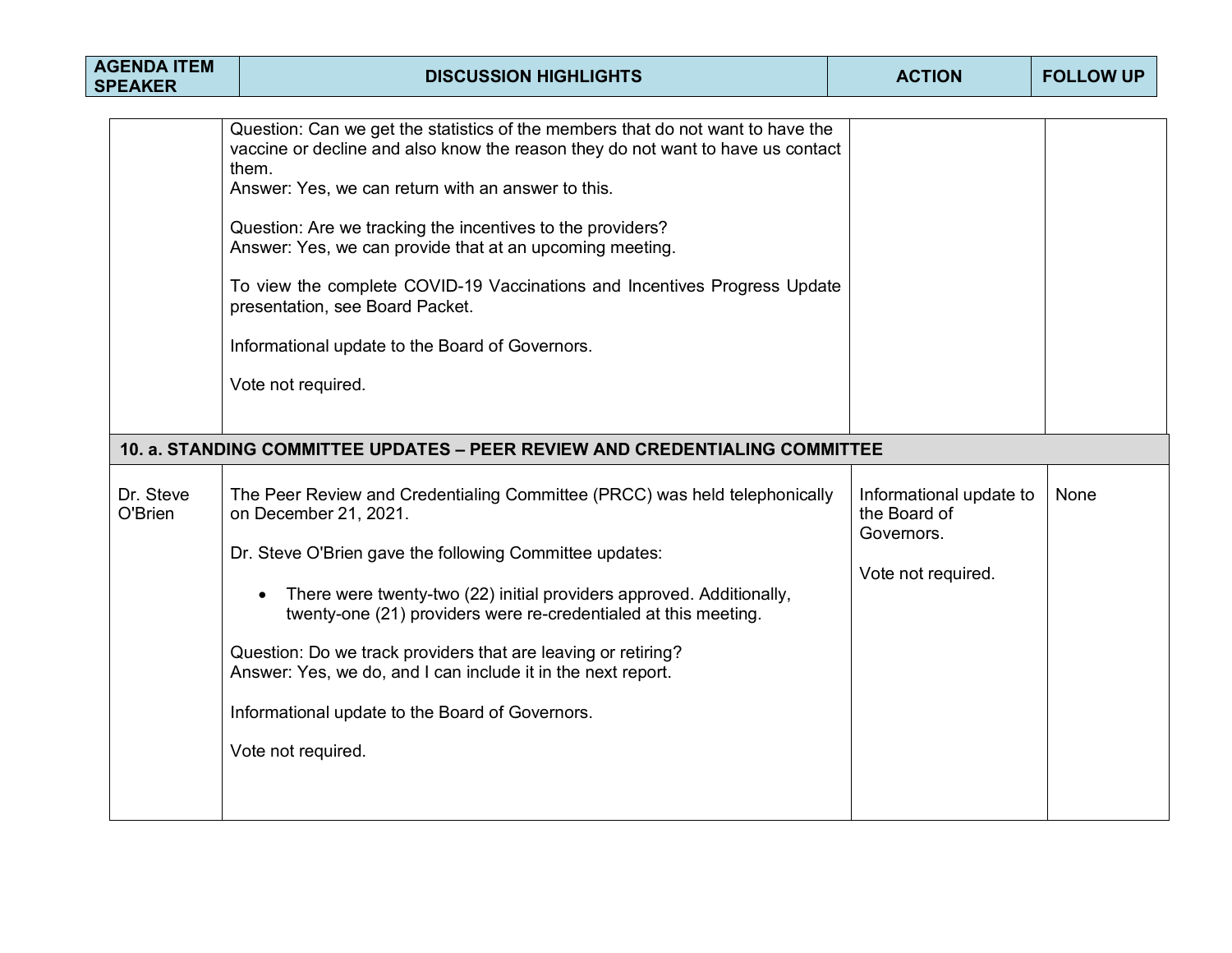| 10. b. STANDING COMMITTEE UPDATES - PHARMACY AND THERAPEUTICS COMMITTEE |                                                                                                                                                                                                                                                                                                                                                                                                                                                                                                                                               |                                                                             |      |  |  |  |
|-------------------------------------------------------------------------|-----------------------------------------------------------------------------------------------------------------------------------------------------------------------------------------------------------------------------------------------------------------------------------------------------------------------------------------------------------------------------------------------------------------------------------------------------------------------------------------------------------------------------------------------|-----------------------------------------------------------------------------|------|--|--|--|
| Dr. Steve<br>O'Brien                                                    | The Pharmacy and Therapeutics Committee (P&T) was held telephonically on<br>December 21 <sup>st</sup> , 2021.<br>Dr. Steve O'Brien gave the following Committee updates:<br>The P&T Committee reviewed the efficacy, safety, cost, and utilization<br>$\bullet$<br>profiles of nine therapeutic categories and drug monographs, 17<br>generics, and 33 PA guidelines.<br>The Committee discussed Medi-Cal Rx, and I will report the impact at<br>future P&T meetings<br>Informational update to the Board of Governors.<br>Vote not required. | Informational update to<br>the Board of<br>Governors.<br>Vote not required. | None |  |  |  |
| <b>11. STAFF UPDATES</b>                                                |                                                                                                                                                                                                                                                                                                                                                                                                                                                                                                                                               |                                                                             |      |  |  |  |
| <b>Scott Coffin</b>                                                     | None                                                                                                                                                                                                                                                                                                                                                                                                                                                                                                                                          | None                                                                        | None |  |  |  |
|                                                                         | <b>12. UNFINISHED BUSINESS</b>                                                                                                                                                                                                                                                                                                                                                                                                                                                                                                                |                                                                             |      |  |  |  |
| <b>Scott Coffin</b>                                                     | None                                                                                                                                                                                                                                                                                                                                                                                                                                                                                                                                          | None                                                                        | None |  |  |  |
|                                                                         | 13. STAFF ADVISORIES ON BOARD BUSINESS FOR FUTURE MEETINGS                                                                                                                                                                                                                                                                                                                                                                                                                                                                                    |                                                                             |      |  |  |  |
| <b>Scott Coffin</b>                                                     | Board Members will receive an email from Dr. Seevak that will look at the scope<br>of the Board. What they need and will help them with their position on the Board.<br>Also, we will be looking at the structure of the Board.<br>Regarding the facility search, we will be reporting back to the Board and also<br>searching for 3 Board Members for the Committee.                                                                                                                                                                         | None                                                                        | None |  |  |  |